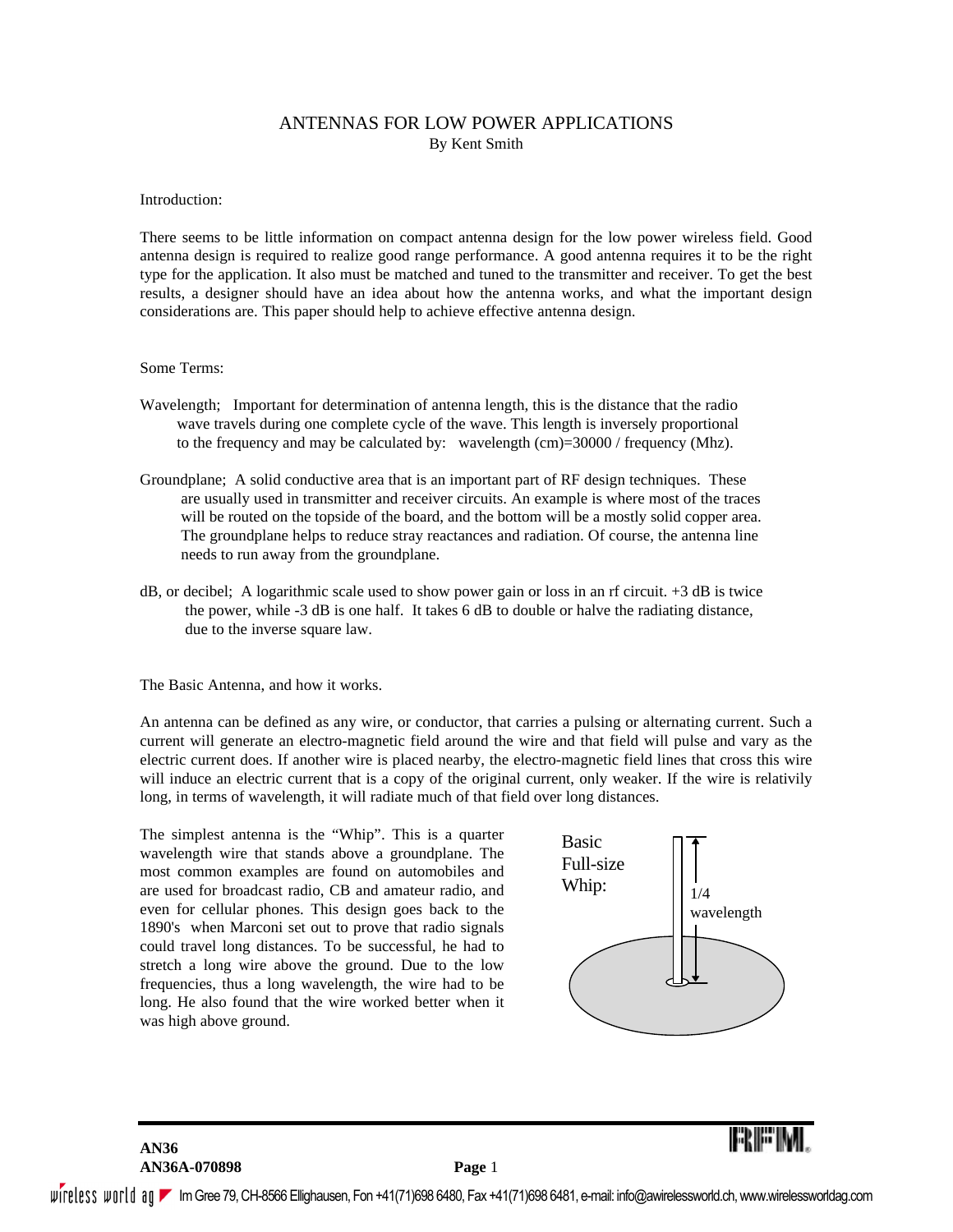All antennas, like any electronic component, have at least two connection points. In the case of the whip, there must be a connection to a ground, even if the groundplane area is nothing more than circuit traces and a battery. The whip and groundplane combine to form a complete circuit. The electro-magnetic field is set up between the whip and the ground plane, with current flowing through the field, thus completing the circuit. Ideally, a groundplane should spread out at least a quarter wavelength, or more, around the base of the whip. The groundplane can be made smaller, but it will affect the performance of the whip antenna. The groundplane area must be considered when designing an antenna.

A quarter-wave whip is not a compact antenna. At 1 Mhz, in the AM Broadcast band, one quarter of the wavelength is about 246 feet, or 75 meters. At 100 Mhz, in the FM Broadcast Band, it is nearly 30 inches (75 cm). This dimension continues to shrink at higher frequencies, being nearly 3 inches (7.5 cm) at 1000 Mhz. A simple formula for the quarter-wave (in cm) is: 7500 divided by the freq. (in Mhz), or for inches: 2952 / freq. (in Mhz). This formula is only a starting point since the length may actually be shorter if: the whip is overly thick or wide, has any kind of coating, or is not fed close to ground. It may need to be longer if the ground plane is too small.

The length of the antenna should be measured from the point where it leaves close proximity to ground, or from the transmitter output. If a whip is mounted on a box, and connected to the transmitter with plain wire, that wire becomes part of the antenna! To avoid mistuning the antenna, coaxial cable should be used to connect to an external antenna. On a circuit board, the equivalent to coax is a trace that runs over a groundplane (groundplane on the backside). The above are examples of transmission lines, whose purpose is to efficiently transfer power from one place to another with minimum loss. Do not try to run an antenna line too close to ground, it becomes more of a transmission line than an antenna. Fortunately for those who need a small remote device, a transmission line left open-ended will radiate some energy.

## Antenna Characteristics:

### Gain:

An antenna that radiates poorly has low "gain". Antenna gain is a measure of how strongly the antenna radiates compared to a reference antenna, such as a dipole. A dipole is similar to a whip, but the groundplane is replaced with another quarter-wave wire. Overall performance is about the same. An antenna that is 6 dB less than a dipole is -6 dBd. This antenna would offer one half the range, or distance, of the dipole. Compact antennas are often less efficient than a dipole, and therefore, tend to have negative gain.

### Radiation Pattern:

Radiation is maximum when broadside, or perpendicular to a wire, so a vertical whip is ideal for communication in any direction except straight up. The radiation "pattern", perpendicular to the whip, can be described as omni-directional. There is a "null", or signal minimum, at the end of the whip. With a less than ideal antenna, such as a bent or tilted whip, this null may move and partly disappear. It is important to know the radiation pattern of the antenna, in order to insure that a null is not present in the desired direction of communication.

## Polarization:

It is important that other antennas in the same communication system be oriented in the same way, that is, have the same polarization. A horizontally polarized antenna will not usually communicate very effectively with a vertical whip. In the real environment, metal objects and the ground will cause reflections, and may cause both horizontal and vertical polarized signals to be present.

### Impedance:

Another important consideration is how well a transmitter can put power into an antenna. If a transmitter or receiver is designed for a 50 Ohm load, the antenna should have an impedance near 50 Ohms for best results. A whip over a flat groundplane has an impedance near 35 Ohms, which is close enough. The impedance changes if the whip is mistuned or bent down, or if a hand or other object is placed close to it.

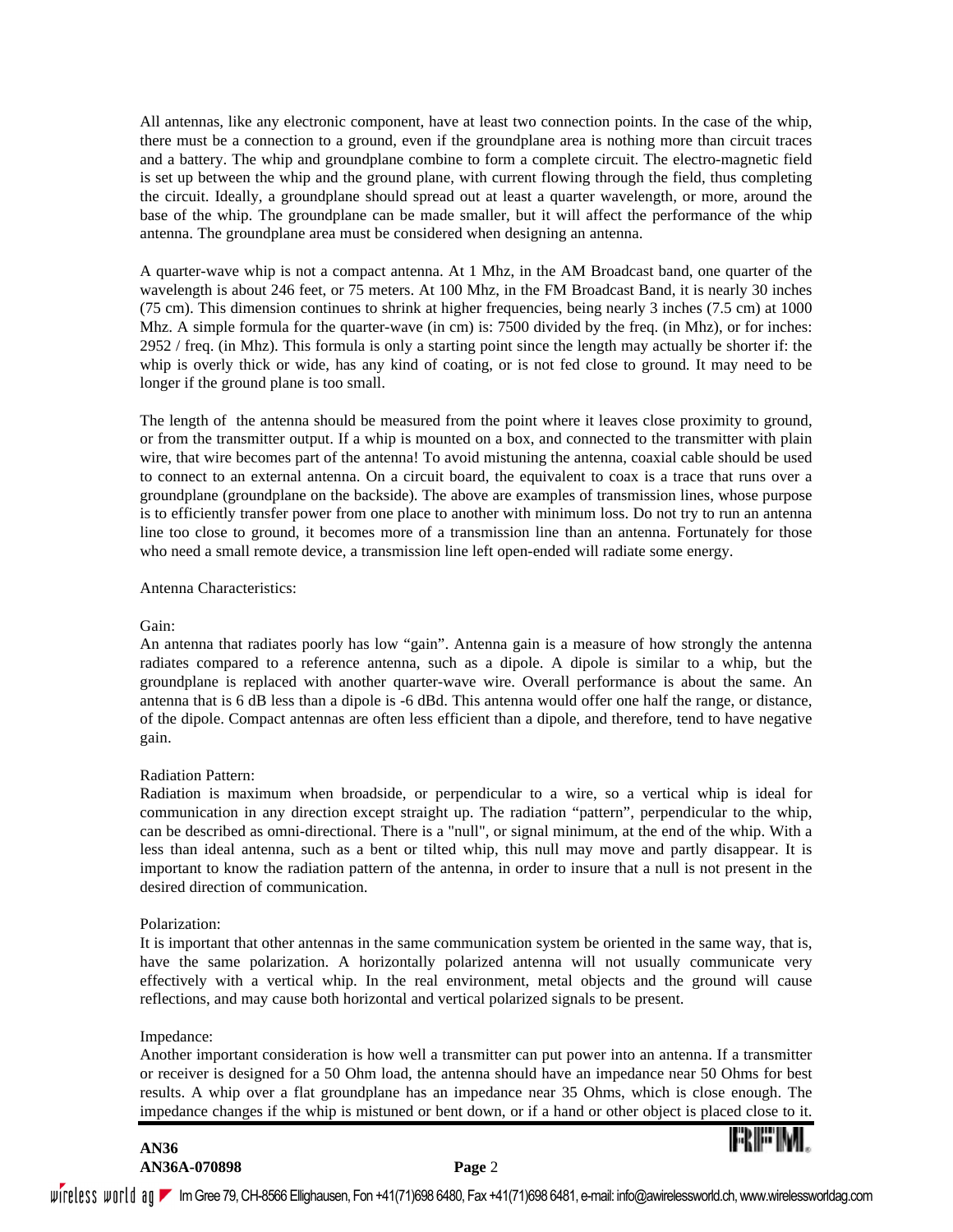The impedance becomes lower as the antenna is bent closer to ground. When the whip is tilted 45 degrees, the impedance is less than 20 Ohms. When the whip is bent horizontal to one-tenth of a wavelength above ground, the impedance approaches 10 Ohms. The resulting impedance mismatch, a 5:1 ratio (VSWR) will contribute an additional loss of 2.6 dB.

### Printed Circuit Whip, or "Stub"

The whip can be made as a trace on a PC Board. This is very practical at frequencies over 800 Mhz. At lower frequencies, a full size whip may be too long, even when wrapped around a few corners. The length of the whip may be 10 to 20% shorter than calculation, depending on the dielectric and the thickness of the board. In most cases, 15% shorter is close enough. If the unit is to be handheld, the antenna can be made a little shorter, to compensate for the effect of the hand.

At 916 Mhz, a trace that is 2.25 inches (57mm) long will provide a reasonable impedance when hand effects are included. Keep the antenna trace away from other circuitry and ground, a quarter of an inch (6mm), or more. Non-ground circuit traces may be seen by the antenna as part of the ground system, and RF voltages can be induced on nearby traces.

Our sample PC Stub is shown in the drawing at right. The overall size of the board and ground is not critical. The radiation pattern is omnidirectional, with a gain of -8 to -12 dBd, when the board is horizontal. Polarization is horizontal. If the whip did not run parallel to ground, the gain would be higher, however, two sharp nulls would be present. If the board were oriented vertically, with the antenna above the groundplane, the polarization would be vertical. The antenna would have an omnidirectional pattern with -8 dBd of gain.

**AN36**

Printed Open Stub:







Radiation Pattern of Open Stub Antenna (916.5 MHz)

**AN36A-070898 Page** 3

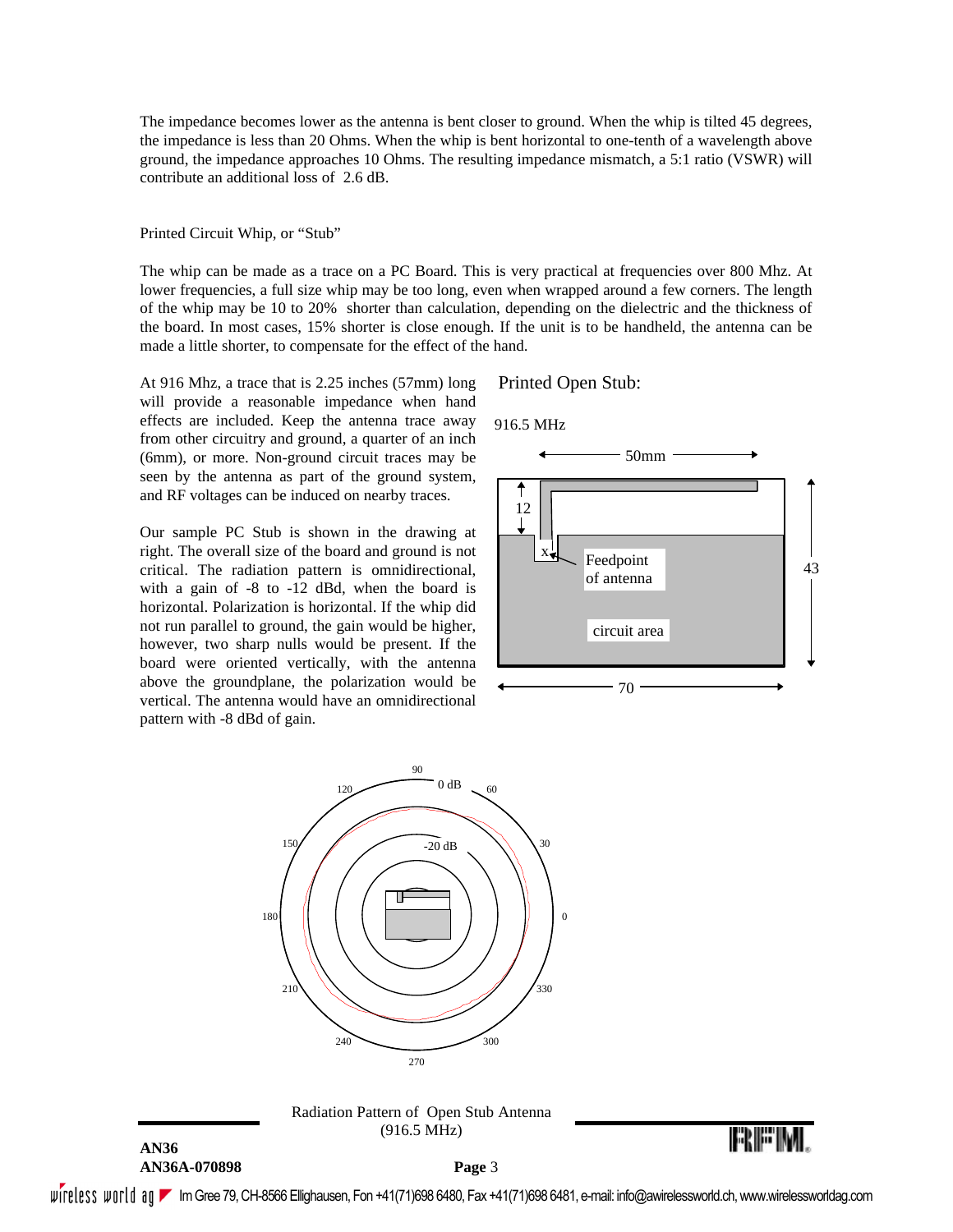Compact Antennas:

The Short Whip

A simple alternative to the whip is to cut it short and add an inductor near the base of the whip to compensate for the high capacitive reactance. The inductor can be made by coiling up part of the whip itself. This type of antenna can have performance nearly equal to that of a full size whip.

RFM uses such a design for the wire antennas that are supplied with our demonstration boards. Details of the design can be found in the HX/RX portion of the Product Data Book. The RFM short whip is optimized for under-sized groundplanes. When tested on the edge of a small board, gain was only 3 to 4 dB less than a full sized whip and groundplane.





Loaded Whip Antenna (434 MHz)



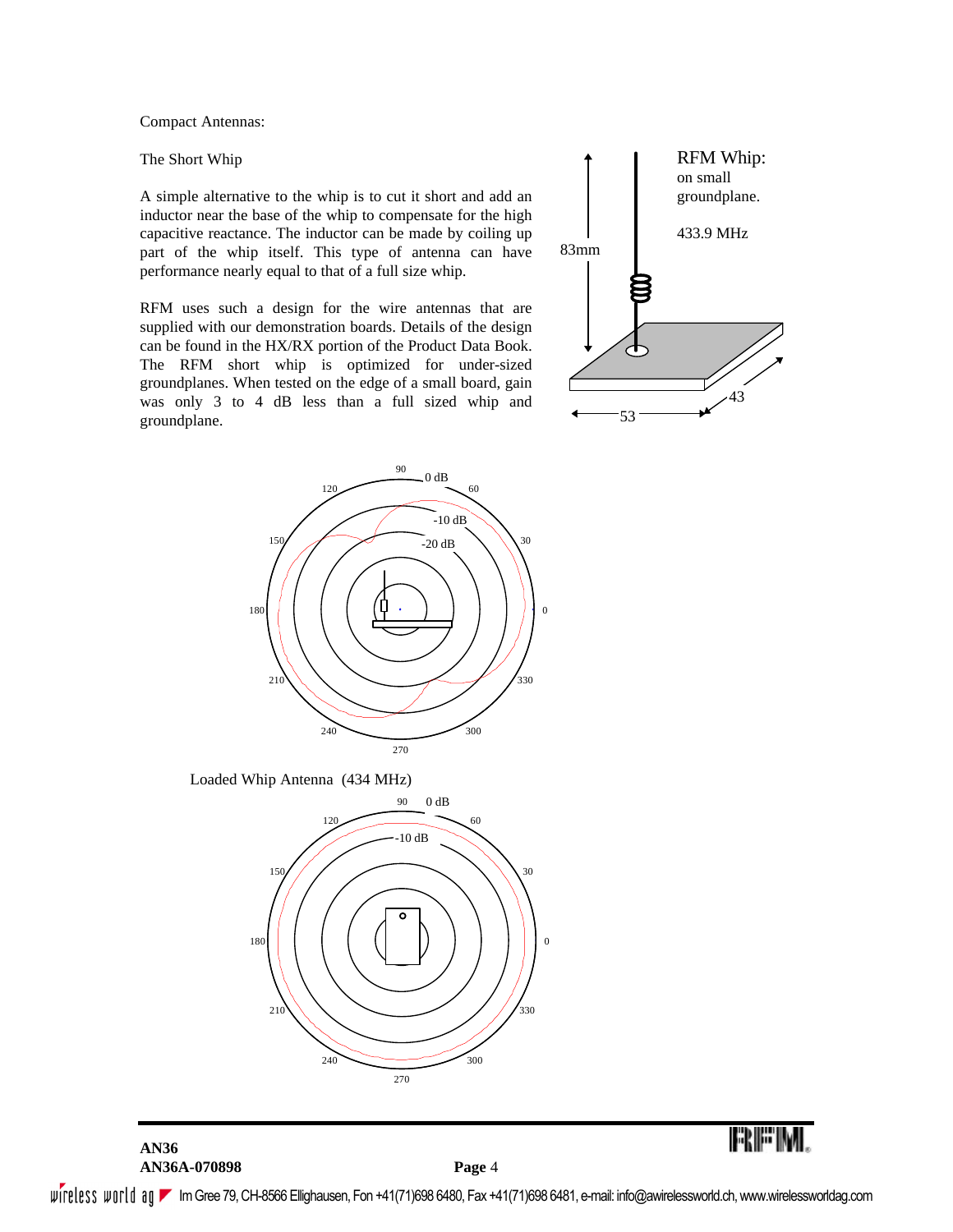#### The Short Printed Stub

One big advantage for the short whip is that it can be a trace on a printed circuit board, with a chip inductor for matching. If the trace runs parallel to ground, the impedance will be low, approximately 10 Ohms. In a handheld unit, the impedance will be raised substantially through hand effects. For a tenth wavelength strip on a board with hand effects included, the antenna has a capacitive reactance of about 150 Ohms. At 433.9 Mhz, this would require a 56 nH inductor to match the 2.7 inch (70mm) long line.

The radiation pattern will be fairly omnidirectional, with a shallow null along one axis. The polarization is roughly parallel with the edge of the board. Tuning is not extremely critical, small variations in inductor value or antenna length will not have a great effect on performance. Our sample designs, at 433.9 and 916 MHz, resulted in maximum gains of between -12.5 to -14 dBd off the side of the board. The null dipped down to about -26 dBd. This is more omnidirectional than some other designs, and hand effects will help to reduce the null depth.

The key to this design is to keep resistive losses low, use wide traces (if a pcb trace), and good quality inductors. Adjust the inductor value for maximum output in the environment that it will be used. Gain can be improved by making the whip longer and thus reducing inductance. But, in some cases, it may be better to shorten the trace and add inductance rather than to run the antenna close to other circuit board traces.



# Short Stub: 433.9 MHz 50mm 25 x

47 nH

37mm



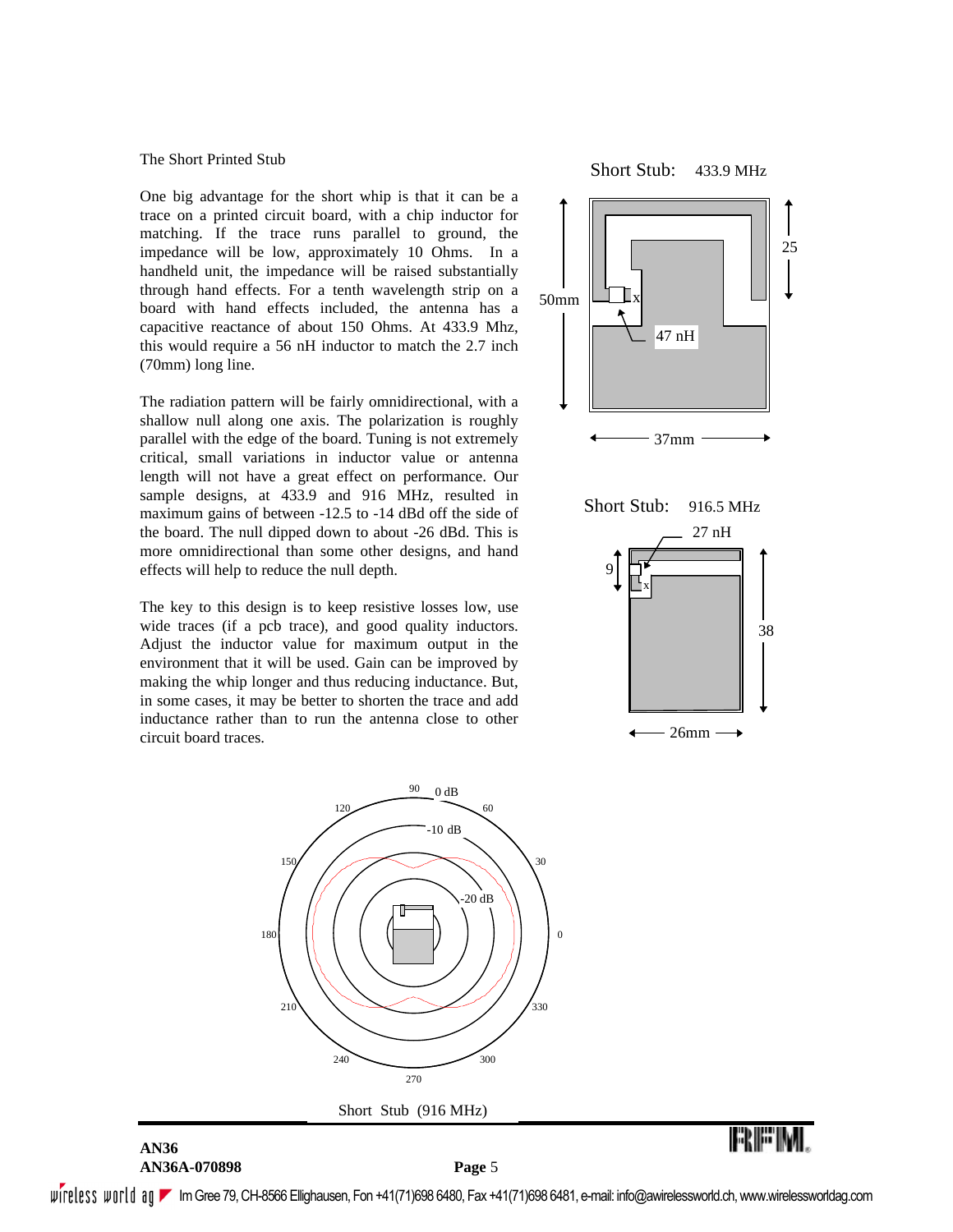### The Spiral

Another way to shorten a whip is to coil it up to form a flattened coil of wire. It can be a trace printed onto a circuit board. On a board, the length of the trace is a little shorter than a quarter wavelength. The antenna must not have a groundplane directly under it, and should occupy a clear end of the board. For example, start with a six inch long thin trace wrapped in a 0.75 inch (19mm) square area, then trim a little of the length until it is tuned to 433.9 Mhz.

Antenna gain and impedance will vary with the size of the groundplane. Our 433.9 Mhz version had a fairly small groundplane area of 17 sq. cm, while the 916 version had a quarter-wave long ground. The 433.9 MHz antenna had a maximum gain of -10.5 dBd, with a small null of -24 dBd. The 916 antenna had a gain of -5 dBd max. Comparable gain is also seen when looking at the board face-on.

This antenna does not give circular polarization; the polarization is parallel to the long edge of the board. As with a stub, when the board is oriented vertically, it is vertically polarized and omnidirectional. This antenna is more easily detuned by a nearby hand, which makes it less suitable for handheld remotes.



Spiral Antenna (434 MHz)

Spiral: 433.9 MHz





FRIE IN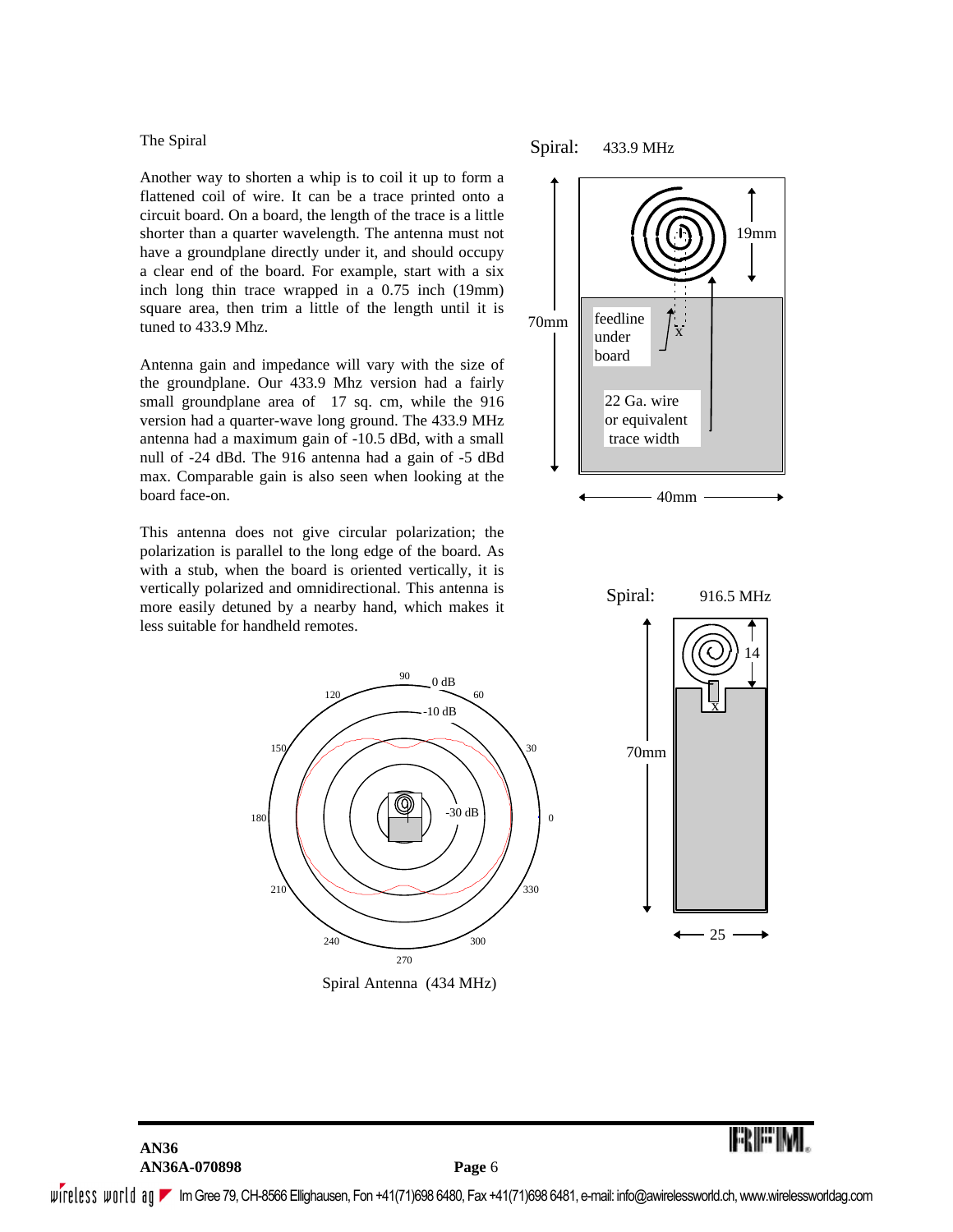The Helical (Coil)

This is similar to a Spiral that is not flattened. Start with a piece of wire that is 2 or 3 times longer than a whip and wind it into a coil. The number of turns on the coil will depend on wire size, coil diameter, and turn spacing. The coil will need to be cut to frequency, and can be fine tuned by spreading or compressing the length of the coil. If the coil is wound tightly enough, it may be shorter than one-tenth of a wavelength. This antenna tunes sharply, requiring care in tuning. The impedance is less than twenty Ohms, and depends on the size of the coil and orientation to ground.

For 433.9 Mhz, we wound 14 turns of 22 gauge wire around a 0.25 inch (6mm) form. When tuned, it's length was just under one inch. The proximity of this coil to ground makes a big difference in performance. When the coil runs near and parallel to ground, maximum gain is only -18 dBd. When the loose end of the coil was pulled away from ground, as shown in the alternate version drawing, gain increased to -5.5 dBd, and the null became deeper.

The big problem with this antenna is the mechanical construction and it's bulky size. It can be easily de-tuned by nearby objects, including a hand, so it may not be good for handheld use.





Helical Antenna (434 MHz)

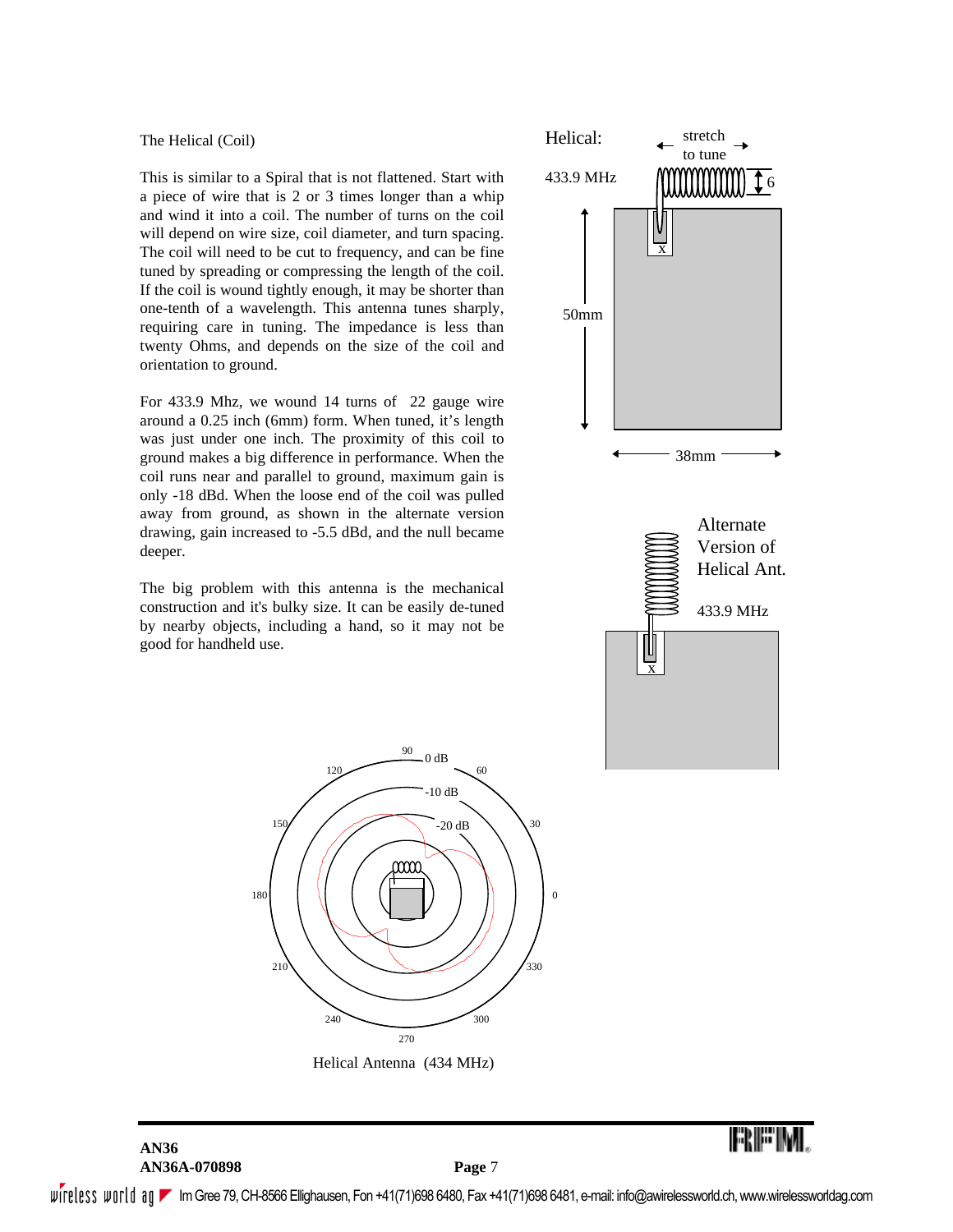### "Chip" Antenna

The latest entry into the antenna field is the tiny "chip" antenna. They are surface mount devices that are typically 8 by 5 by 2.5 mm, making them the smallest design available. They may be found for frequencies less than 300 Mhz and up to 2500 Mhz. These antennas are similar to whips in behavior, only much smaller. If an antenna can be reduced in size, while maintaining efficiency, bandwidth will be reduced. So these devices have a very narrow bandwidth and must be made to the exact frequency.

These devices are very groundplane dependant. As a result, they are easily detuned by hand effects, the wrong size groundplane, or even the wrong thickness and dielectric of the board. The chip antenna must be used according to the manufacturer's recommendations.

For 433.9 Mhz, we mounted a chip on a 5 inch long board and obtained a maximum gain of -10 dBd. Not bad when you consider that the spiral has equal gain, but consumes five times as much area on the board. The 916 version did better with a 2.6 inch long groundplane for a maximum gain of -3.2 dBd. The polarization is parallel to the long axis of the chip, so maximum radiation is perpendicular to the long axis. There is a deep null (nearly 40 dB!) looking at each end of the chip. This would be a big problem if an omni-directional pattern is required from a horizontal circuit board. When the board is vertical, the pattern is omnidirectional.







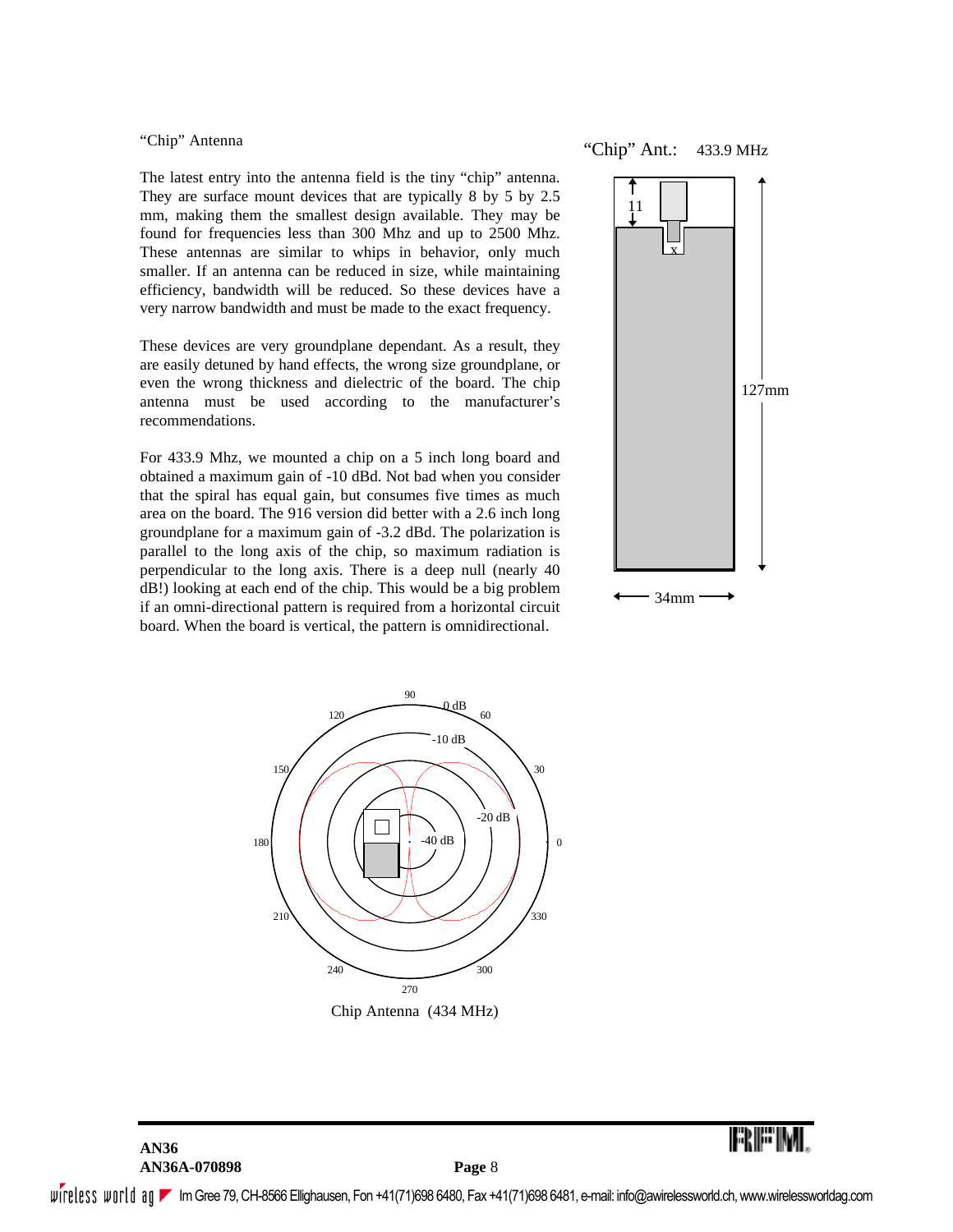The Loop

The loop is entirely different from a whip, in that both ends of the antenna are terminated. In this case, the end that is opposite the transmitter (or receiver) is grounded. One advantage is that a capacitor can now be used to tune and match the antenna, instead of a coil. Another advantage is that the loop is not easily detuned by hand effects, although the impedance may still vary. The loop can be made small, is not groundplane dependant, and requires no more space than a short whip. For these reasons, loops are very common in handheld devices.

There are some disadvantages. Small loop antennas have a reputation for poor gain. A small loop will have a very narrow bandwidth. This makes tuning extremely critical. Tuning is often done with a variable capacitor, which adds to the cost, both parts and labor. If the loop is large enough, it may be practical to use a non-variable capacitor. This requires careful adjustment in engineering stages, to ensure that it is properly tuned with a standard value capacitor.

Our example loop antenna covers a 12 by 35mm area on the end of a board. It is tuned to 433.9 Mhz with a variable capacitor. This antenna is very omnidirectional, but had a gain of only -18 dBd. A larger loop should have improved gain.





BRIGIN

# **AN36 AN36A-070898 Page** 9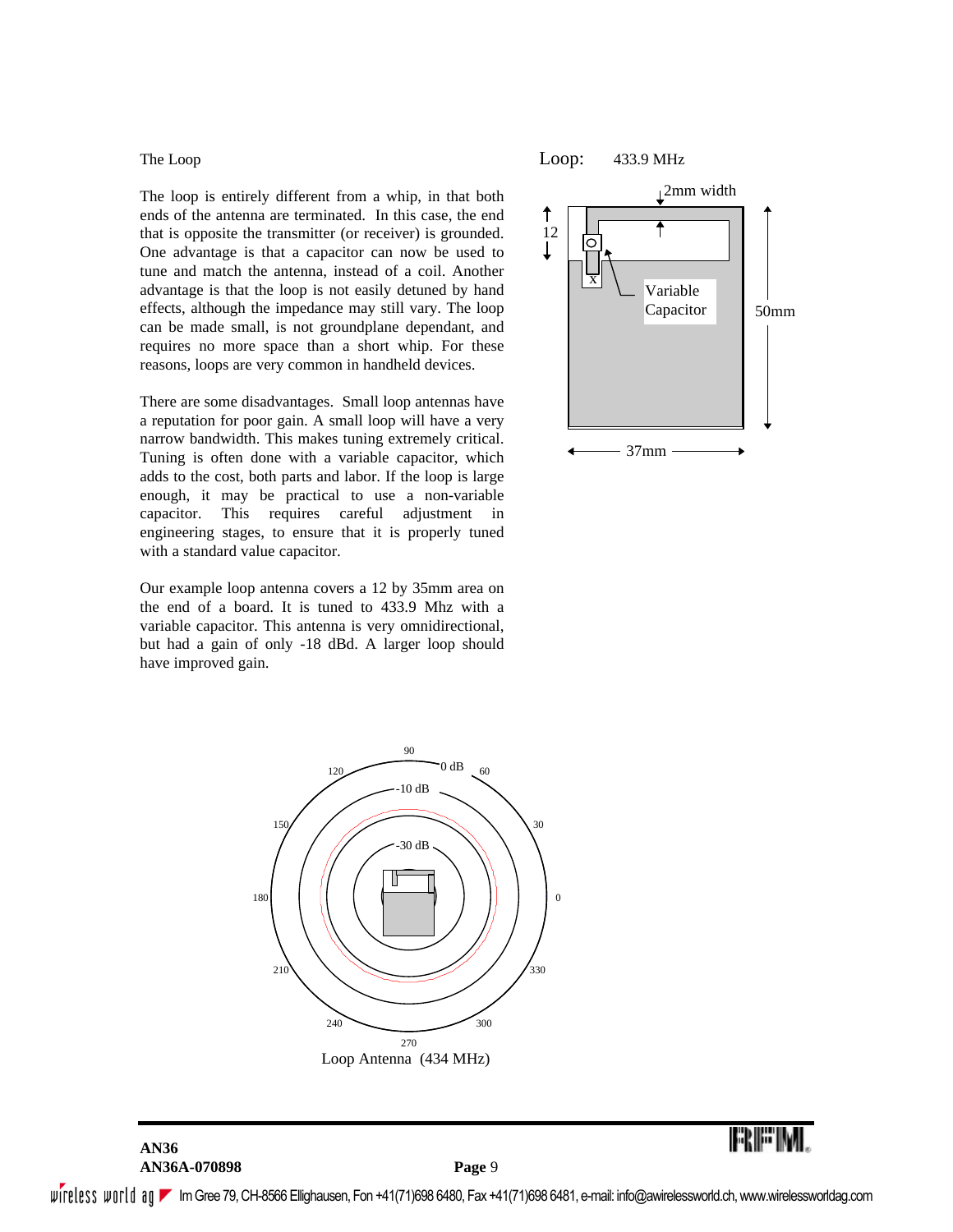Semi-Loop

This is an unusual design that looks like a loop, but requires no direct grounding. It is comparable to a loop in performance, but requires no matching components. This antenna uses a trace that runs all the way around the edge of a small pc board. The far (open) end is capacitively coupled, through the board, back to the transmitter end of the antenna. The antenna is tuned by varying the length of the short overlapping line. Tuning is not very critical. Hand effects will improve the impedance, with little effect on tuning. Polarization is parallel to the pc board, and the pattern is omnidirectional. Our design had a gain of -15 dBd at 433.9 Mhz. This design works very well for handheld devices.

As with any other design, the antenna should not run too close to ground. For this design, the transmitter and other circuitry, including battery, should be grouped around the center of the board, leaving the antenna in the clear. The circumference of the board needs to be well under onequarter wavelength. We have had good results with a circumference of about 0.15 wavelength, and a linewidth of 1 to 1.5 mm, when used in the 400 Mhz region. If the design is used on a thinner board, the 5mm overlap will need to be shortened.





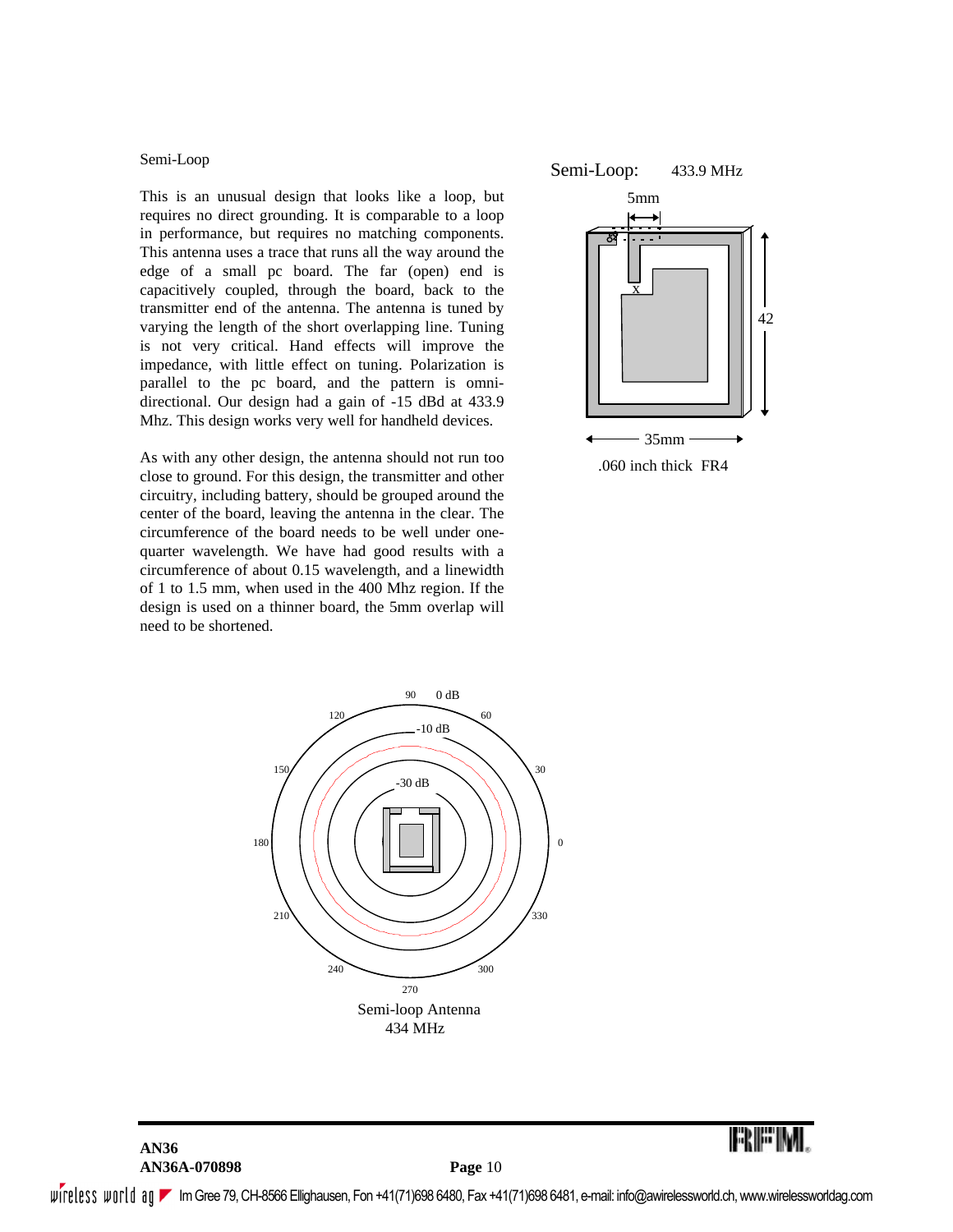A modified Dipole Antenna

A Dipole can be shortened somewhat by bending the wire or line back on itself, but not too close to itself. We built a version on a printed circuit board, shown at right. This antenna has the same performance as a full size dipole, but is more compact. The thickness and dielectric constant of the board will affect the tuning, so the length may need to be adjusted.

This type of antenna is an attractive solution where space allows. However, a dipole should not be located close to a large metal area or groundplane. The groundplane will become part of the antenna, and performance will suffer.

Like the normal dipole, the radiation pattern shows deep nulls and good gain. The impedance is a little lower, but still near 50 Ohms. Like many of the previous antennas, radiation from the face of the board is just as strong as from the long edge.





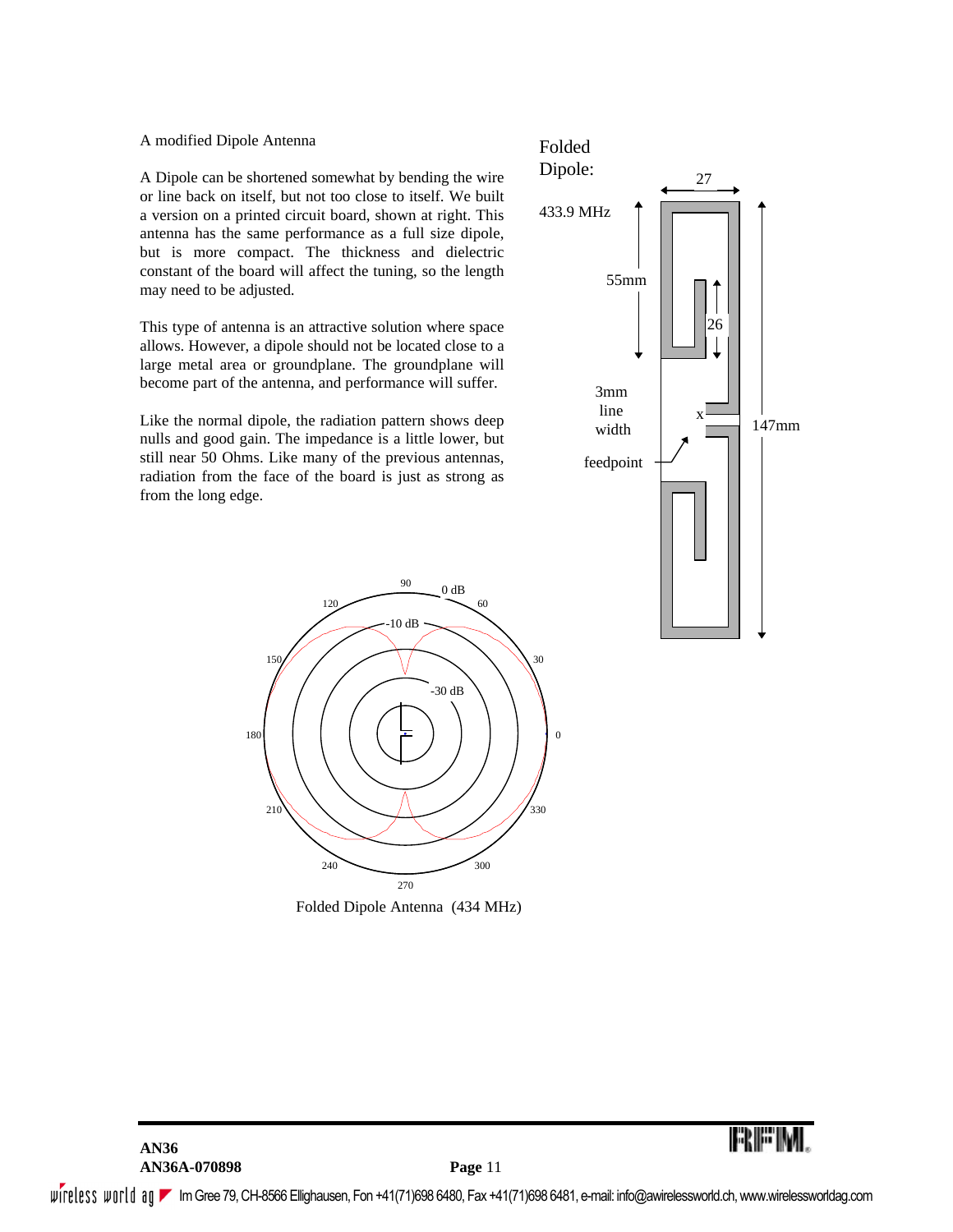### The Slot

Common in radar and aircraft, a variation of the slot may have potential above 800 Mhz. A quarter-wave slot cut into a metal area, if enough area is available, can provide omnidirectional coverage. Our sample antenna at 916 Mhz required a 75mm long pc board. The length of the slot was cut to 59.5mm for 0.060 inch (1.5mm) thick FR4. A different thickness or dielectric will require changing the length of the slot. One end of the slot must be left open. The slot was fed near the closed end, in this case 4mm from the end. The feedpoint impedance can be adjusted by moving the feed toward or away from the closed end. Tuning was somewhat critical.

When the board is horizontal, the pattern is omnidirectional around the edge of the board, thus horizontally polarized. We also see omni-coverage when the board is vertical (with the slot horizontal). In this case, polarization is vertical! It may not make sense, but a horizontal slot is equivalent to a vertical whip in this case. Gain is -4.5 to -6 dBd. The feed can be a trace on the backside of the board, with a via used to make connection with the top of the board near the slot.





# **AN36 AN36A-070898 Page** 12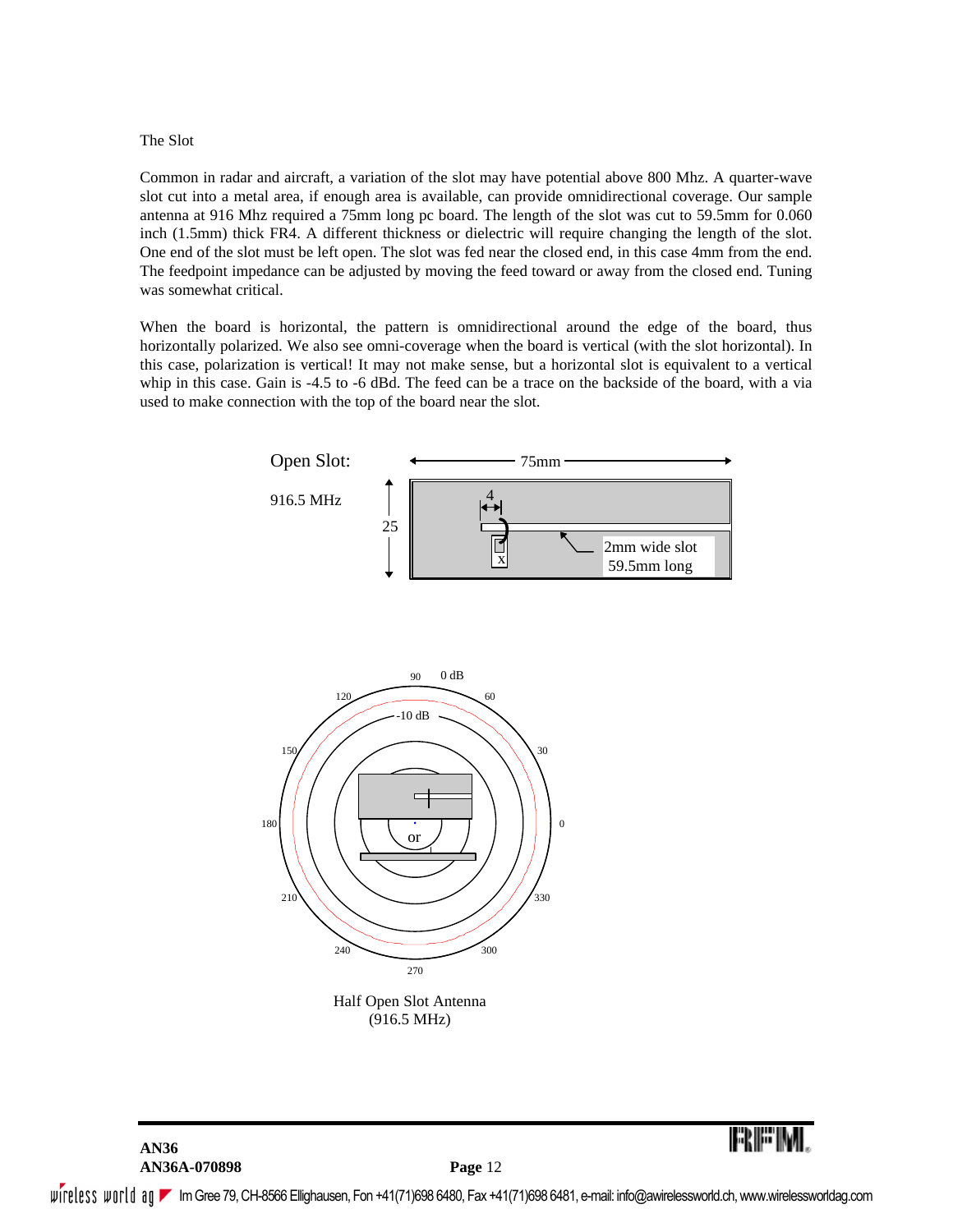### The Patch

The Patch antenna is a very low profile design, which may be a round or rectangular patch of metal very close to a groundplane. It is usually printed on a circuit board and could be made as part of the enclosure. Coverage is in any direction above the groundplane, a hemispherical area. The antenna does require a fair amount of area on a board, which makes it more practical above 800 Mhz. It has a narrow bandwidth so care must be taken to tune the size of the patch carefully. It is most sensitive to the thickness and dielectric constant of the board and small variations will mistune the patch completely. It is also sensitive to coatings, but not extremely sensitive to hand effects.

A practical example for 916 Mhz could fit into an area only 30 by 40mm. The patch size is 27mm wide by 38mm long for a board thickness of 0.060 inch. Thinner board or higher dielectric can require cutting the antenna a little shorter. About one-tenth of an inch of board space should be left around any ungrounded edge of the patch. One edge of the patch should be grounded with multiple vias through the board. The antenna can be fed with a line crossing through the grounded edge to the 50 Ohm point on the patch, or by a transmission line coming up through the bottom of the pc board. The 50 Ohm point is about 13mm away from ground on our example patch. The 50 Ohm point for any design can be found by moving the feedpoint toward or away from the grounded edge. The farther the feed is away from the ground vias, the higher the impedance will be.

This type of patch is not a full-size, half-wavelength patch, so performance is not as good as it could be with a larger size patch. A full-size patch has no grounded edge, so vias are not required. Our example rectangular patch has a gain of -8 dBd. Placing the board against a larger sheet of metal will improve the gain by another 4 dB. If the antenna is made wider than one inch, up to about 3 inches wide, a few more dB can be gained. Polarization is perpendicular to the grounded edge. Gain is good in almost any direction where the patch can be seen, but can drop rapidly when looking at the edge of the board.

The Trapazoidal version allows for less length so that it can fit into smaller spaces. Patterns and behavior are the same, but the gain is a little lower. We measured about -12 dBd maximum, on a 40 by 90mm board.

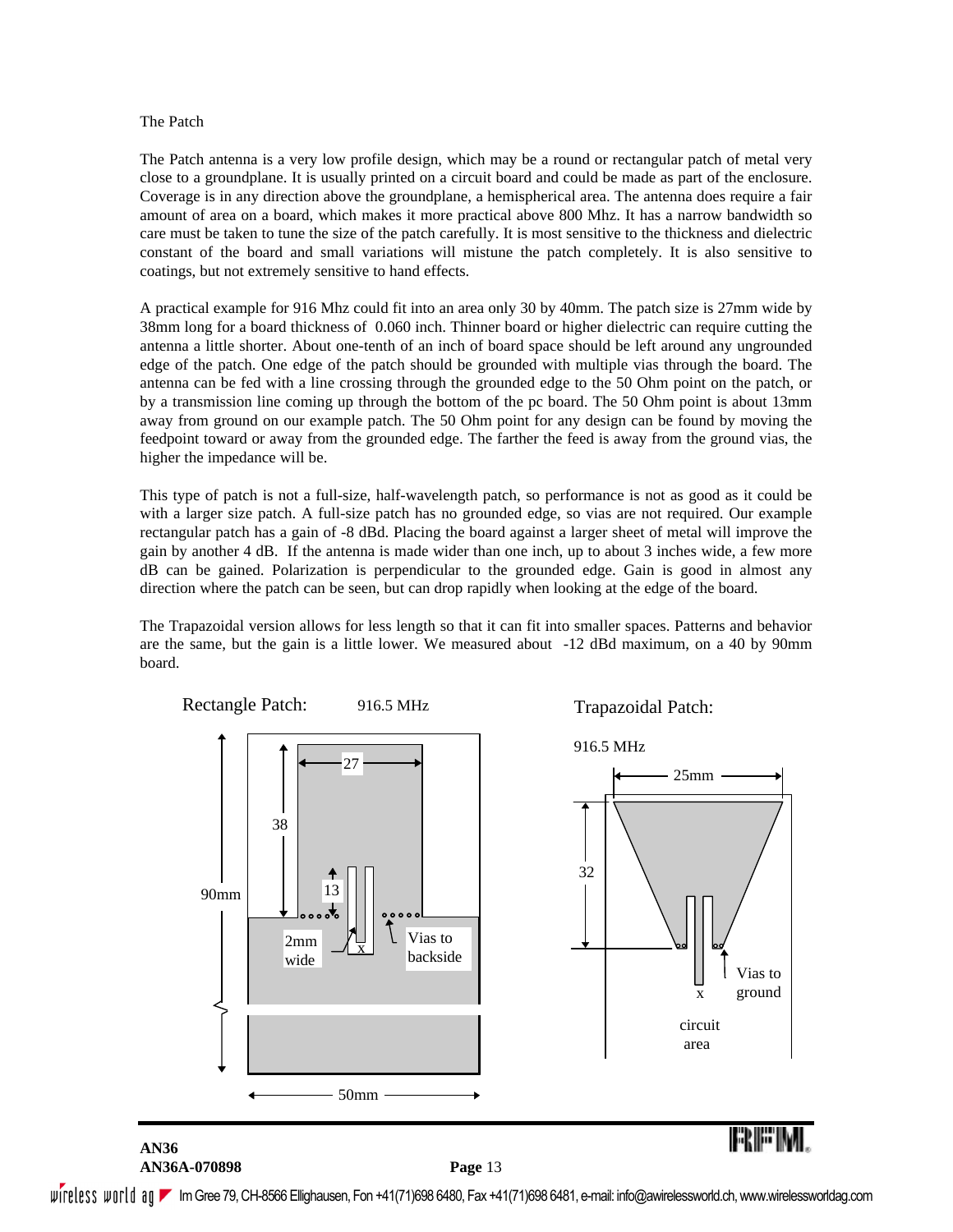

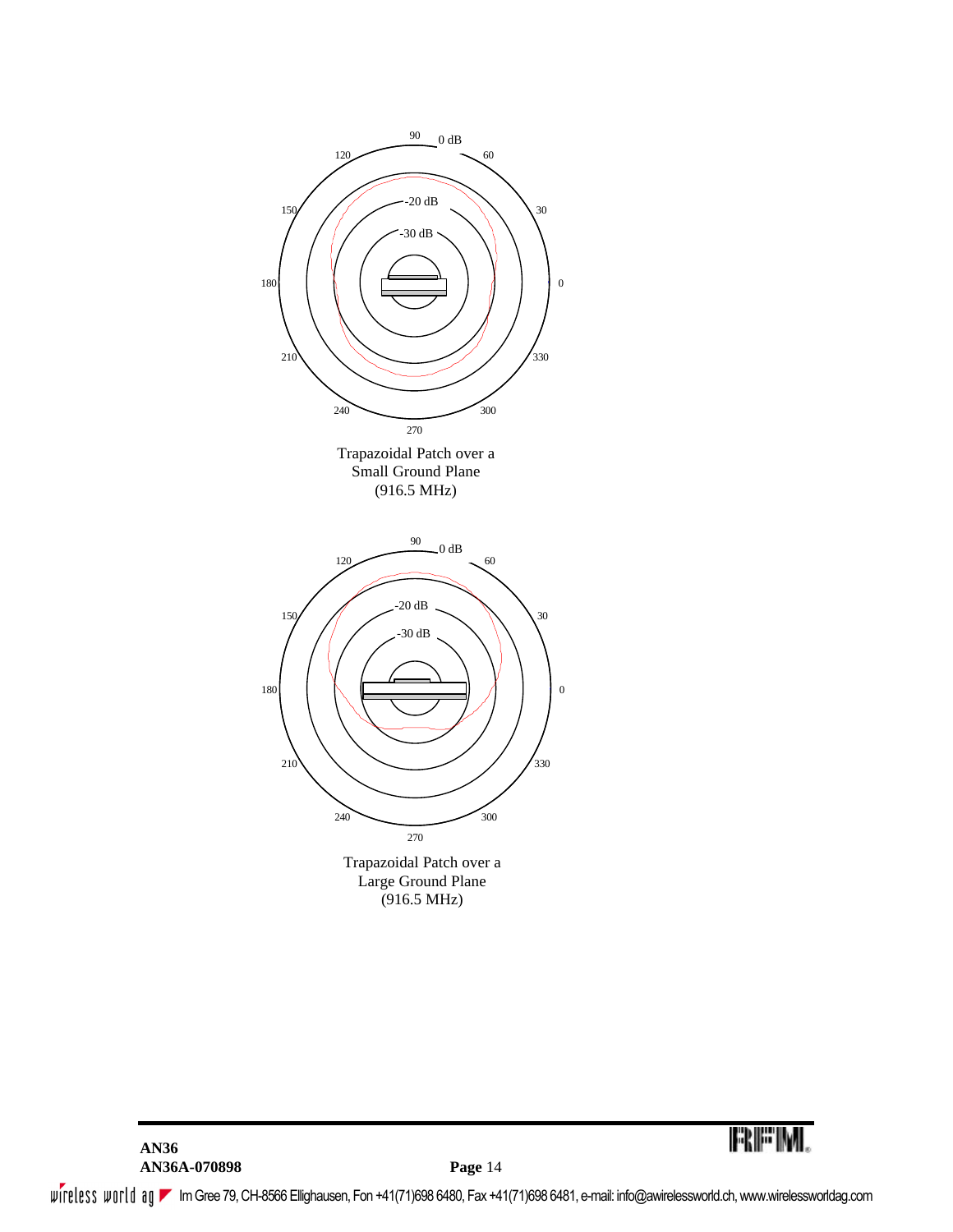### Enclosures

An antenna should not be located inside a conductive, or metal enclosure. Care should be taken to keep an antenna away from metal. If the conductive area is large in terms of wavelength (one half wave or more), it could act as a reflector and cause the antenna to not radiate in some directions. If a metal box is used for an enclosure, an external antenna is required.

### Testing and Tuning

Antennas may seem to be a mystical art. Unlike many electronic devices, any change in nearby materials or dimensions can affect antenna performance. Trying to build a published design does not guarantee results. Testing an antenna design is necessary, tuning is usually required, and there are pitfalls along the way.

A Network Analyzer is normally used to test the impedance or VSWR of the antenna. Some antennas that have an impedance near 50 Ohms can be tuned by looking at a return loss or VSWR display. Low impedance antennas may require the use of a Smith Chart display to get good results. In this case, the antenna should be tuned to a point near the resistance line.

There are other options, such as a Spectrum Analyzer with a Tracking Generator, that can be used with a directional coupler. The coupler will feed power to the antenna while feeding the reflected power from the antenna back to the Analyzer. The coupler must have an isolation between the Generator and RF Input Port of 20 dB or more. Calibration is done by noting the power readings with a 50 Ohm load connected and then unconnected. Using this technique, "Return Loss" can be measured. If the antenna is near 50 Ohms, the Return Loss back to the RF Input Port will be high, due to the antenna absorbing most of the power. A good antenna will show as a dip on the screen at the correct frequency. A dip of only 3 or 4 dB (about a 5:1 VSWR) is normal for a low impedance antenna measured on a 50 Ohm Analyzer. A dip of 9 dB (about 2:1) or more indicates a well matched antenna in a 50 Ohm system. If the dip is not centered at the right frequency, the antenna length or tuning needs to be adjusted.

Antenna measurements of any kind are tricky since the antenna is affected by nearby objects, including the size and shape of the circuit board, and even by the cable connections to the Network Analyzer. Pass your hand close to the antenna and the dip should move around a little. If it does not, the antenna may not be connected properly. Antennas that are ground plane sensitive may see all additional wires as an extension of that ground. Try wrapping your hand around the cable that goes to the Analyzer. If the measurement changes much, you may need to try a different tactic. One possibility to minimize RF currents on the cable is to put a few good high frequency toroids or some absorptive material over the cable.

The best way to fine tune a remote transmitter antenna is by using the transmitter itself. Put an antenna on a Spectrum Analyzer and try to keep other large metal objects out of the way. Find a place to locate the transmitter that is away from metal and a few feet away from the analyzer. Always locate the transmitter in the exact same spot when testing. If you have a desk that is wood, mark it's position with a pencil or tape. If handheld, hold it in your hand just above the marking on the desk. Be sure to position your hand, and the rest of your body, the same way during each test. Take a reading of the power level, and tune the antenna to achieve maximum radiated power. The same thing can be done for a receiver. Transmit a signal to it, and adjust the antenna to receive the lowest signal level from the generator.